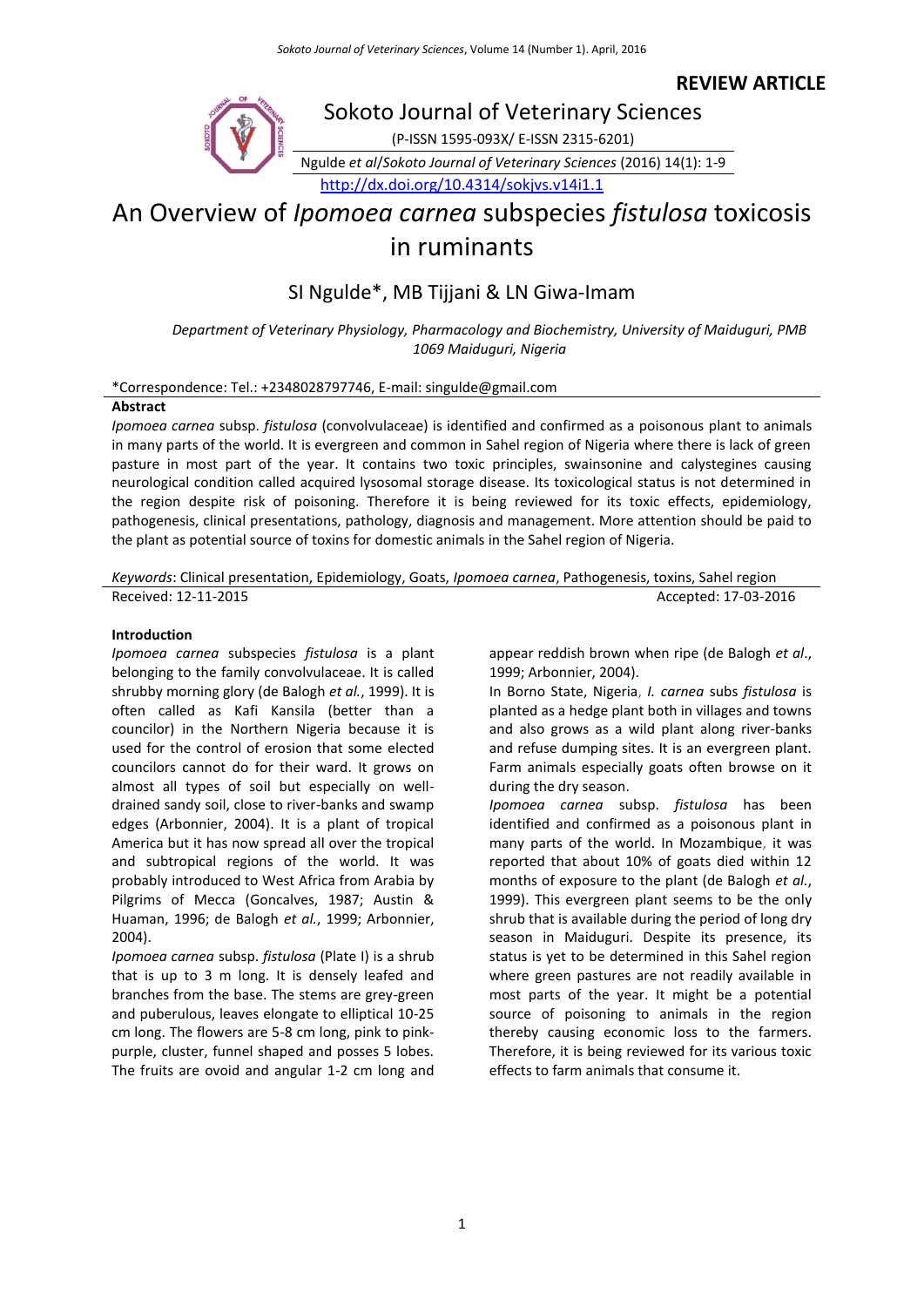#### **Epidemiology**

The plant *I. carnea* subsp. *fistulosa* is distributed through out the tropical and subtropical regions of the world. It is cultivated as an ornamental and in hedges and windbreaks but in some areas, it escapes from cultivation and become established in disturbed areas such as roadsides, river-banks and other moist areas (de Balogh *et al.*, 1999). Intoxication by the plant in goats, sheep, cattle and horses has been reported in Brazil since  $19<sup>tn</sup>$ Century (Neiva & Penna, 1916). It has been reported in other countries such as Sudan (Idris *et al.*, 1973), India (Tirkey *et al.*, 1987), Indonesia (Bahr, 1983) and Mozambique (de Balogh *et al.*, 1999). All ages of either sex are affected and the condition is more severe in goats but some farmers reported that suckling kids and lambs are not affected (Nath & Pathak, 1995 ; de Balogh *et* 

*al*., 1999). The animal must continuously ingest the plant for a minimum of three weeks for spontaneous toxicosis to establish (Radostits *et al*., 2006; Barbosa *et al.*, 2007). Intoxication is common in dry season where this plant may be the only green pasture available (de Balogh *et al.*, 1999).

Clinical signs of intoxication by this plant begin to appear during the  $3^{rd}$  and  $4^{th}$  month after the end of the rainy season. In Mozambique, the herdsmen called the condition "Canudo" (named after the stalk of the plant) or "mata cabra" (goat killer). Also, some animals appear to develop addiction to ingest it even when there are other pastures available (de Balogh *et al.*, 1999, Radostits *et al.*, 2006). However, recent studies conducted on sheep and goats revealed that there was no significant difference between experienced and naïve animals in consuming the plant suggesting no addiction (Oliveira-Junior *et al.*, 2015). Intoxication causes α-mannosidosis and this has been reproduced experimentally following administration of the plant materials in both farm and laboratory animals (Huxtable *et al.*, 1982; de Balogh *et al.*, 1999; Armien *et al.*, 2007).

#### **Toxic principles**

Two toxic principles, swainsonine and calystegins  $B_1$ ,  $B_2$ ,  $B_3$ , and  $C_1$  (Figure 1) have been identified in *I. carnea* subsp. *fistulosa* (de Balogh *et al.*, 1999; Hueza *et al.*, 2005). The concentrations of these alkaloids in fresh leaves of the plant are about 0.002% (swainsonine) and 0.0045% (calystegines) while the seed of the plants contain as much as ten times higher than those of the leaves and flowers (Haraguchi *et al*., 2003). However, the concentration of the toxic principles varies from time to time even within the same species. Barbosa *et al.* (2006) found out that the swainsonine content of *I. sericophylla* and *I. riedelii*



**Plate I**: The plant *Ipomoea carnea* in Maiduguri, Nigeria

to be 0.11% and 0.14% in 2002 and 0.01% and 0.05% in 2003, while Barbosa *et al.* (2007) found out to be 0.05% and 0.01%, respectively. Swainsonine is more toxic than calystegine. This was demonstrated in mice where swainsonine was suggested to be more toxic than calystegines and castanospermines but mice could not be a good model because of their great resistance to diseases (Stegelmeier *et al*., 2008). Plants containing swainsonine in excess of 0.001% are considered as poisonous (Molyneux *et al*., 1994). Such concentration should exceed the threshold dose that would completely saturate the enzyme αmannosidase. A daily dose of swainsonine 1 and 1.5 mg/Kg were observed to decrease the levels of α-mannosidase after one day of treatment to 53±17 and 39±l2 nM respectively. Both levels had similar mannosidase activities (Stegelmeier *et al.*, 1994). The minimal toxic dose  $(LD_{50})$  in goats was estimated to be 60 mg/kg for the plant *I. sericophylla* (swainsonine content = 0.05% of the total dry matter) (Barbosa *et al*., 2007).

Swainsonine resulted in about 60% reduction of αmannosidase activity. Calystegine  $B_2$  and  $C_1$ showed no inhibition of β-glucosidase. Instead, it increases the activity of the enzyme up to 1.5 folds. It is then suggested that calystegines  $B_2$  and  $C_1$  act as chemical chaperones that enhance proper folding of the enzyme for smooth trafficking to the lysosomes (Ikeda *et al*., 2003).

Apart from *I. carnea* subspecies *fistulosa*, *I. riedelii* and *I. sericophylla*, other plants that are known to contain the toxic principle, swainsonine, include *I. carnea* subsp. *carnea, Swainsona galegifolia, S. brachycarpa, S. canescens*, *S. grayana*, S. *luteola, S. Procubens, S. swainsonoides, Astragalus lentiginosus, A. Emoryanus, A. Mollissimus, Oxytropis serica* and *O. Ochrocephalata* (Radostits *et al.*, 2006), *Sida carpinifolia* (Driemeier *et al.*, 2000; Colodel *et al.*, 2002) and *Turbina* spp (Loretti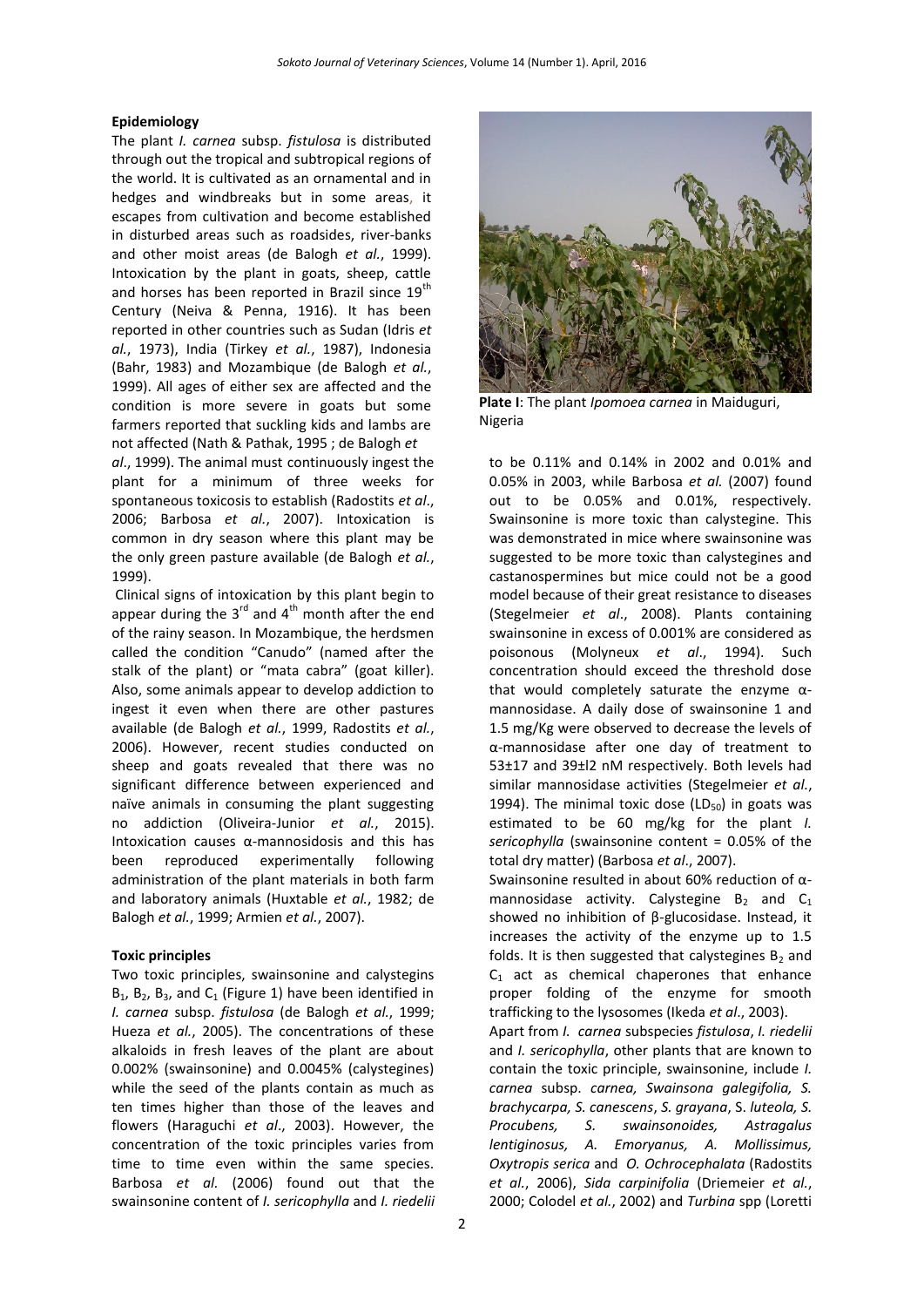*et al.*, 2003). Only calystegines are found in the plants *Solanum dimidiatum, S. fastigiatum* and *S. boriensis* (Borros *et al.*, 1987). Both swainsonine and calystegines are in *Ipomoea* sp Q6 (calobra) and *I. polpha* (Molyneux *et al.*, 1995).

#### **Pathogenesis**

Continuous ingestion of the plant *I. carnea* subsp. *fistulosa* causes a disease condition in animals called acquired lysosomal storage disease. It is induced by the toxic principles of the plant, swainsonine and calystegines. Swainsonine is capable of inhibiting lysosomal enzymes αmannosidase and Golgi mannosidase II (Colegate *et al*., 1979; Molyneux & James, 1982; Armien *et al*., 2007). In the brain, GABAnergic cerebellar neurons showed most degenerative changes (Armien, 2000). Inhibition of these enzymes will lead to accumulation of incompletely processed oligosaccharides in the lysosomes. The oligosaccharides include α-mannosyl and β-Nglucosamine moieties (Dorling *et al.*, 1980; Alroy *et al*., 1985). Lectinhistochemistry by Armien *et al.*  (2007) revealed that α-glucose mannose, αglucose, β-(1-4)-N-acetylglucosamine and Nacetylmuramic acid are found on lysosomal membranes of all tissues while β-D-galactose on Kuppfer cells and galactose-β-(1-3)-Nacetylgalactosamine on brain perivascular cells and renal tubular epithelium.

The calystegines constitute the second toxic principles in *I. carnea* subsp. *fistulosa*. Calystegine B<sub>2</sub> and C<sub>1</sub> inhibit β-glucosidase and  $\alpha$ - and βgalactosidase enzymes, respectively (Molyneux *et al.*, 1993). Inherited lysosomal disease of humans, Gaucher's disease and Fabry's disease, are similar to the toxicosis induced by inhibition of α- and βgalactosidase, respectively (Dorling, 1984). These diseases are characterized by epileptiform seizures and vacuolation of Purkinje cells. However, the calystegines seem to have little effect in lysosmal



Calystegine B<sub>2</sub>

Calystegine C<sub>1</sub>



Swainsonine Figure 1: Glycosidase inhibitory-alkaloids in *Ipomoea Carnea* (de Balogh *et al.*, 1999)

storage disease in animals. This is because the calystegines tested in cultured human lymphoblast potentiate rather than inhibit the lysosomal αgalactosidase and β-glucosidase. CalystegineC<sub>1</sub> has potent activity against lysosomal β-glucosidase while Calystegine  $B_3$  has moderate activity against α- and ß- mannosidase (Ikeda *et al*., 2003).

Alpha-mannosidosis is the most important acquired lysosomal storage diseases of animals induced by the swainsonine containing plants. It is characterized by wide spread neurovisceral cytoplasmic vocuolation that disrupt lysosomal function, normal cellular metabolism and eventually cell death (Armien *et al.*, 2007). Vacuolation develop because of accumulation of oligosaccharides in the lysosomes. The nervous system is most affected but endocrine, immunologic, digestive and cardiovascular functions may also be affected (Stegelmeier *et al.*, 1999). It is associated with increased phagocytosis activity and hydrogen peroxide production by macrophages (Hueza *et al*., 2003). It has depolarizing neuromuscular blocking activity (Abdulhadi *et al.*, 1986). In rats the toxic principles of *I. carnea* may cross the placenta because prenatal administration to dams of 6-20 days gestation produced irreversible lesions in 7-day old pups and reversible lesions in the dams (Hueza *et al*., 2003).

#### **Clinical signs**

The clinical signs of intoxication by *I. carnea* subsp. *fistulosa* in both spontaneous and experimental poisoning are similar. It has been described (de Balogh *et al*., 1999; Armien *et al*., 2007) as follows. First signs may be noticed after three weeks of regular consumption of the toxic plant. Initial sign is usually anorexia and in the first week there would be mild intention tremors, incoordination

and reluctance to move when disturbed. In intention tremors, incoordination and falling when disturbed or frightened. There will be symmetrical ataxia, head tremors, hyperesthesia, high stepping gait, progressive weight loss and in some animals diarrhea and pale mucous membranes may be observed (de Balogh *et al*., 1999; Armien *et al*., 2007). Other signs include dilated nostrils, posterior paresis (Plate IIa), abduction of hindquarters, opisthotonus, strabismus, nystagmus, hypermetria and dysmetria (Plate IIb). Head raising test (that is, raising the head of the animal for one minute and then suddenly releasing it) is followed by severe intention tremors. There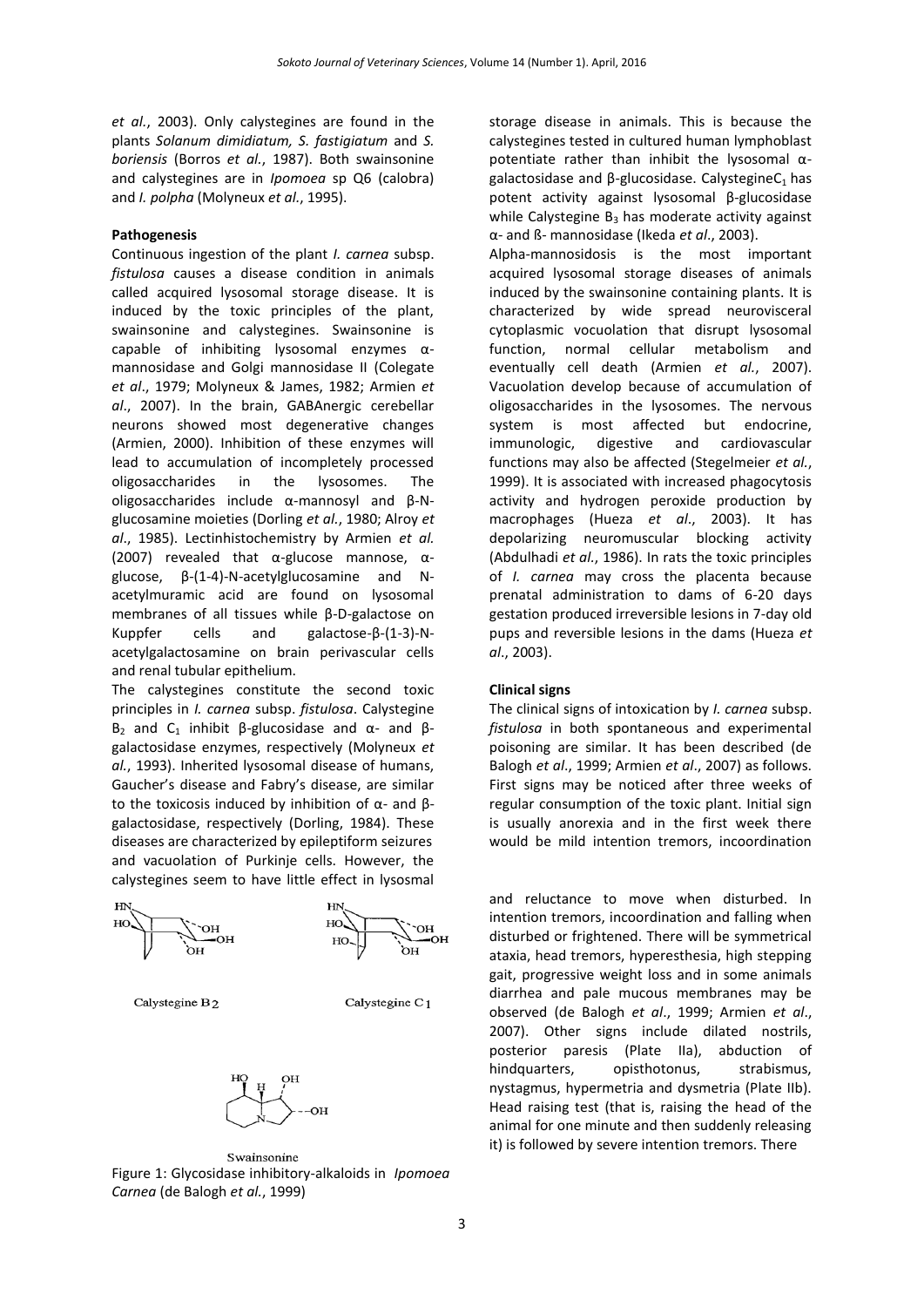

**Plate II**: (a) Posterior paresis and (b) Hypermetria/dysmetria, Source: Armien, 2000.

will be muscle hypertonia of the head, neck and legs, and sternal recumbency with forelimbs rigid and stretched forward. Appetite remains normal. Depression, lacrimation and nasal discharge occur in some animals (de Balogh *et al*., 1999; Armien *et a*., 2007). Despite the severity of the condition, affected pregnant does and ewes deliver apparently healthy kids/lambs but they may be affected if they suckle affected nannies (Armien *et al*., 2007; Ríos *et al.*, 2012). In contrast, Gotardo *et al.* (2011) and Gotardo *et al.* (2012) reported that pregnant goats experimentally fed with *I. carnea* had teratogenic effect on feotuses and kids delivered had significant behavioral alterations. Ultrasonography revealed decreased foetal movement and there was increased number of birth defects compared to the non-treated group. Similarly, chronic locoweed (Astragalus) intoxication causes cardiovascular and reproductive disorders in ruminants and this include altered libido, infertility, abortion and placental abnormalities (Stelgemeier *et al*., 1995). Also *Sida carpinifolia* poisoning was associated with neonatal motalities and abortion in Anglo-Nubian and Saanen goats (Driemeier *et. al.,* 2000). The above-mentioned signs develop in animals that have been ingesting small amount of various doses of the poisonous plant for a minimum of 3 weeks. However goats fed solely on similar plant *I. riedelii* (0.14% swainsonine dry matter content) as the only feed developed signs within 11 days and died after 22 days of daily ingestion of the plant (Barbosa *et al.*, 2006). Animals that continuously feed on this plant inevitably dies because of inability to move and feed or because of neurological lesions of vegetative centre controlling cardiovascular and respiratory functions (Stelgemeier *et al*., 1999; Armien *et al*., 2007).

#### **Pathology**

# *Clinical pathology*

Clinicopathogical changes appear to fluctuate within the normal ranges. Aspartate amino transferase (AST), blood urea nitrogen (BUN), creatine levels and total protein remain normal (de Balogh *et al*., 1999; Armien *et al.*, 2007). Also experimental poisoning with *I. sericophylla* and *I. riedelii* in goats showed the serum levels of protein, albumin and glucose, and serum activities of gamma-glutamyltransferase (GGT) and AST as well as packed cell volume (PCV), red blood cell (RBC), white blood cell (WBC), haemaglobin (HB), mean corpuscular volume (MCV) and mean corpuscular haemoglobin concentration (MCHC) values remained within normal ranges (Barbosa *etal*., 2007). Moreover, experimental ingestion of *Astragalus mollissimus* var. *mollissimus* in cattle showed no variation in serum biochemistry and urinalysis except hypoalbuminaemia and reduced levels of serum thyronine. However, increase in alanine amino transferase (ALT) and decrease in haemoglobin content at high dose of ingestion of the toxic plant *I. carnea* subsp. *fistulosa* was reported (Schumaler-Henrique, 2003). Severe central nervous system sign is associated with high level of up to 10 fold increase of creatinihe kinase (CK) (de Balogh *et al*., 1999).

#### *Gross lesions*

The affected carcass of *I. carnea* subsp. *fistulosa*  intoxication is emaciated, has pale mucous membrane and there may be congestion of meninges, marked asymmetry and atrophy of cerebellum, slight oedema of spinal cord and/or mild hydropericardium (de Balogh *et al*, 1999; Armien *et al.*, 2007). In some instances, there may be no significant gross lesions (Armien *et al*., 2007; Barbosa *et al*., 2007). Gastrointestinal dysfunction and metabolic disorders such as altered gastrointestinal tract enzyme secretions and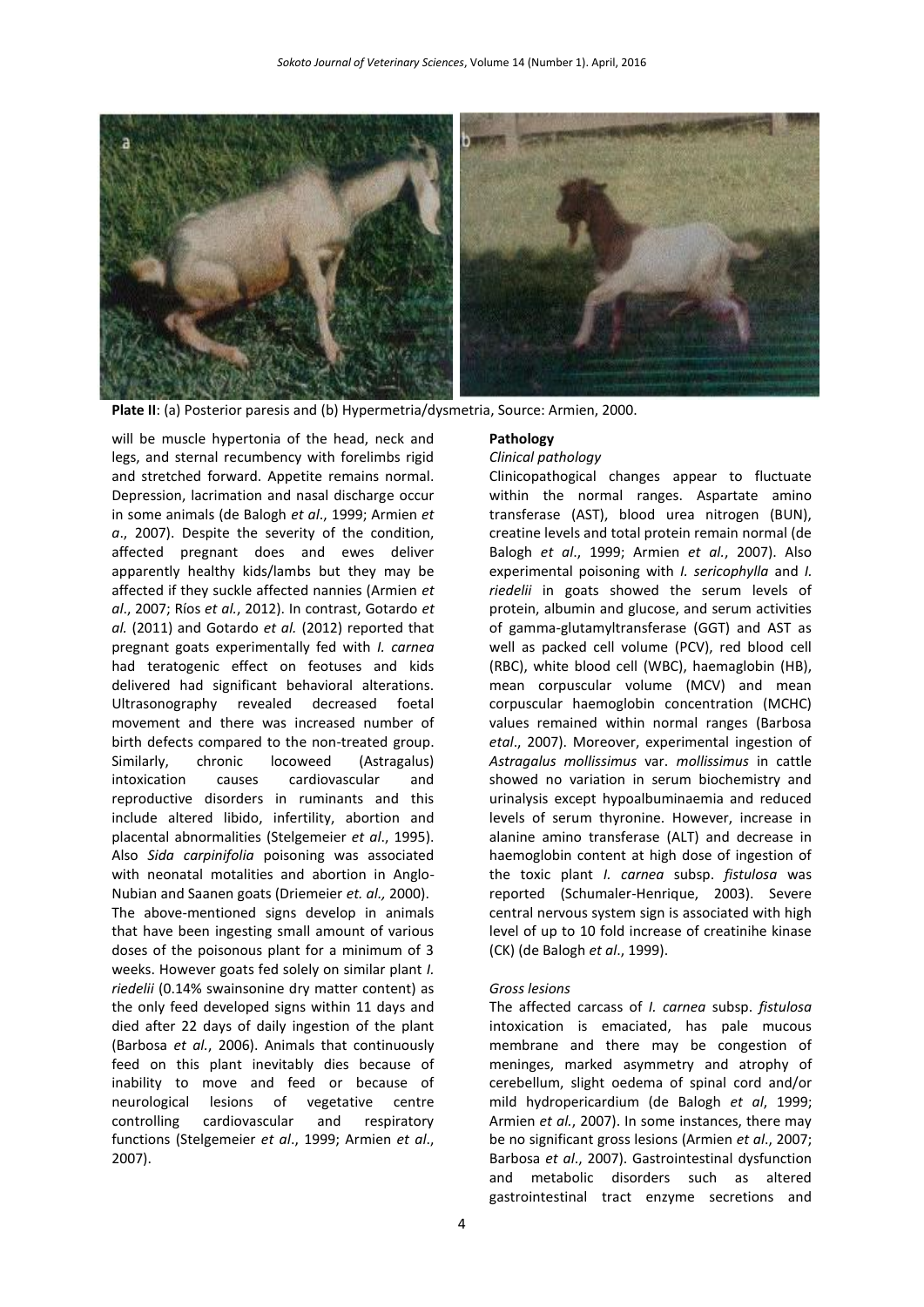reflexes as well as neurological disorders which include difficulty to move and graze, and anorexia may be responsible for weight loss and emaciation associated with this condition just as it was attributed in locoism (Stelgemeier *et al*., 1999).

## *Histopathology*

The most prominent histopathologic lesions are observed in the central nervous system but pancreas, kidneys, liver, intestine and lymph nodes are also affected. There would be diffuse neuronal cytoplasmic vacuolation, axonal degeneration and astrogliosis of cerebral cortex, Purkinje cells in cerebellum brain stem, and dorsal and ventral horn neurons of the spinal cord (de Balogh *et al*., 1999; Armien *et al.*, 2007). Lesions are more prominent in cerebral cortex, corpus striatum and thalamus. The hematoxyline and eosin (H and E) stained sections revealed neurons that have distended foamy cytoplasm containing many small vacuoles (de Balogh *et al*., 1999; Armien *et al.*, 2007). There are dispersed Nissl substance, and spongiosus of the optic tract. Also, vacuolation of oligodendrocytes, endothelial cells and perivascular cells of the central nervous system. Axonal degeneration is characterized by spheriod formation and this is most prominent in the granular layer and white matter of the cerebral cortex (Armien *et al.*, 2007).

Purkinje neurons of the cerebellum are affected and appear shrunken, condensed cytoplasm with hyperchrornatic nuclei or there may be complete loss of the cells and development of vacuolation, gliosis and astrocytes proliferation. Spheroids and torpedoes are also observed. Spheroids (Plate IIIb) are characterized by axonal expansion and accumulation of dense bodies, mitochondria, microtubules and intermediary filaments where as torpedoes are enlargement of the proximal segments of Purkinje axons (de Balogh *et al*., 1999). In more prolonged cases, it is characterized by moderate astrogliosis especially in areas with more severe neuronal and axonal degenerations. Astrocytes contain intense eosinophilia and plump cytoplasmic processes, and the nuclei are eccentric, large and indented (Armien *et al.*, 2007). Also vacuolation are observed in the neurons of the submucosal and mesenteric plexus of the small intestine and in the epithelial cells of the kidney (Armien *et al*., 2007), pancreatic acinar cells (Plate IVa) (de Balogh *et al*., 1999; Armien *et al.*, 2007), follicular cells of thyroid glands (Plate IVb), macrophages in lymph nodes (Plate IVc), hepatocytes and Kupffer cells (Plate IVd). There are reduced number of mature secretory granules of endocrine and exocrine pancreatic cells (Armien, 2000; Schumaler-Henrique, 2003; Armien

*et al*., 2007). The cytoplasmic vacuoles in neurons and other cells are mostly optically empty but some individual vacuoles may have amorphous membranous fragments, vesicles, reticular or dense granules, opaque globules of osmeophilic materials (Plate IIIa) (Armien *et al.*, 2007).

## **Diagnosis**

In the diagnosis of *I. carnea* subsp. *fistulosa*  toxicosis, the following conditions have to be considered (Armien *et al*, 2007). There should be history of existence of the plant in large quantities, accessible and ingested by the animal continuously for several weeks before clinical signs develop. Affected animals will have clinical signs that include bilateral symmetrical ataxia, paresis, propioceptive deficit, abnormal and postural reactions. There must be cytoplasmic vacuolation of neurovisceral tissues at histopathology.

Differential diagnosis includes toxicosis by other plants that contain swainsonine and/or calystegines (e.g. locoism). Inherited αmannosidosis, β-mannosidosis, ganliosidosis and mucopolysaccharidosis have similar clinical and pathological pictures with those of acquired lysosomal storage diseases (Radostits *et al*., 2006).

# **Management**

Clinical recovery occurs following cessation of ingestion of the toxic plant by affected animal. This is possible when the case of poisoning is not too advanced or prolonged. Daily regular ingestion of small amount of Ipomoea species in goats for up to 70 days and then the plant is withdrawn, may be followed by disappearance of clinical signs within 6 days. However this may not be possible if the plant is consumed for up to 120 days. Recovery is associated with complete reversal of all neurological signs (Radostits *et al*., 2006; de Balogh *et al*., 1999; Barbosa *et al*., 2007). Also, Barbosa *et al.* (2006) reported that goats that continued to ingest the swainsonine containing plants for up to 20-28 days after the appearance of clinical signs recovered within 4-14 days after suspension of the plant. Therefore, there is possibility for animals to recover fully from poisoning within short period if they have not grazed on the plant for too long. However, animals that have developed addiction and continue to ingest this plant in preference of other feed need to be culled (Barbosa *et al*., 2007). Massive destruction of the plant that is accessible to the animals has been practiced as a control measure. This involves the collaboration of agricultural extension agents and village heads and is followed by marked reduction of number of animals affected (de Balogh *et al*., 1999).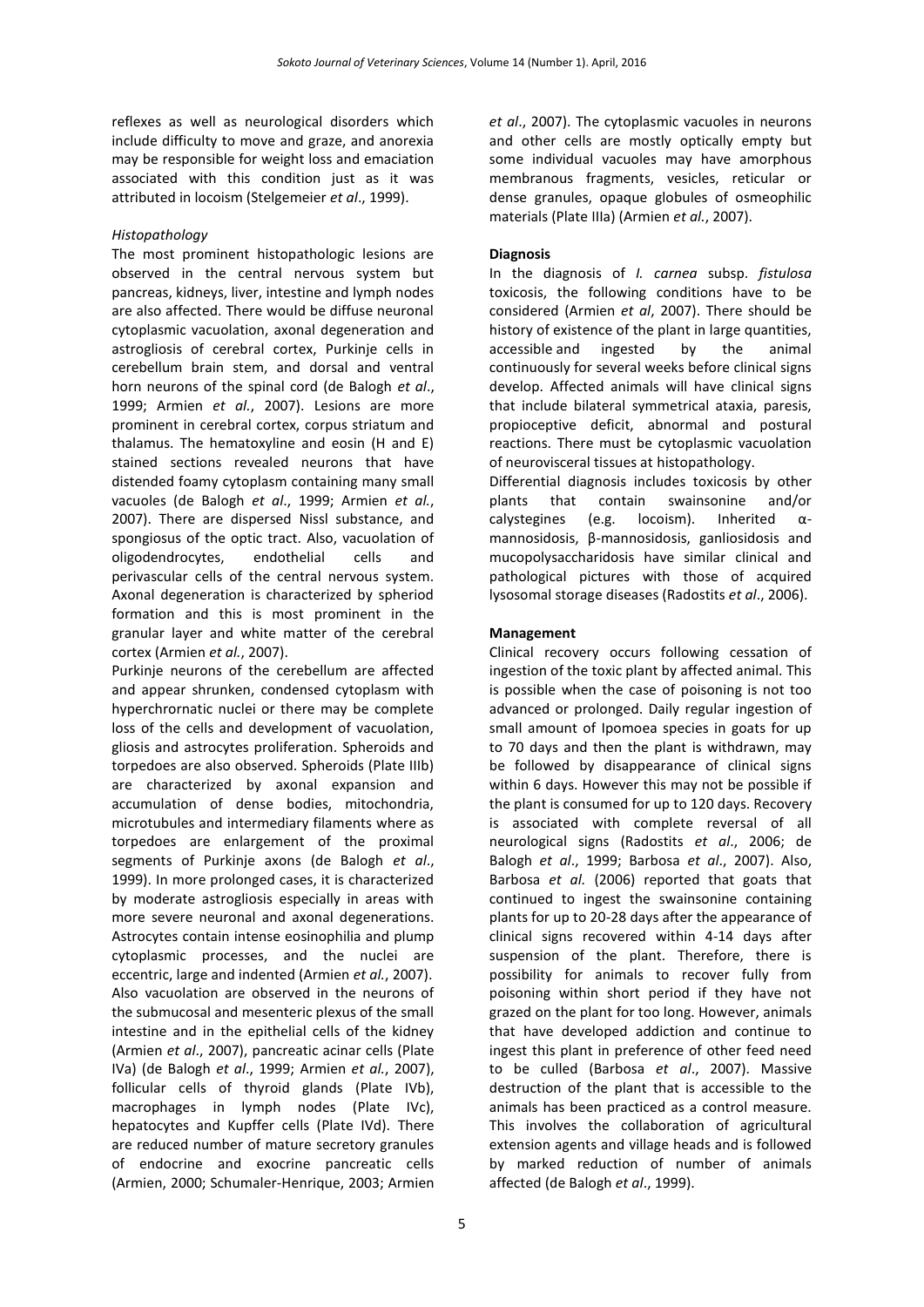

Plates III: Cerebellum, Purkinje cell (a) showing empty vacuoles with some amorphous/osmeophilic materials, and (b) cytoplasmic vacuolation (arrow head) and axonal spheroid (arrow). Source: Armien *et al.*, 2007



**Plate IV**: Cytoplasmic vacuolation in various organs of a goat experimentally poisoned with *Ipomoea carnea.* Source: Armien, 2000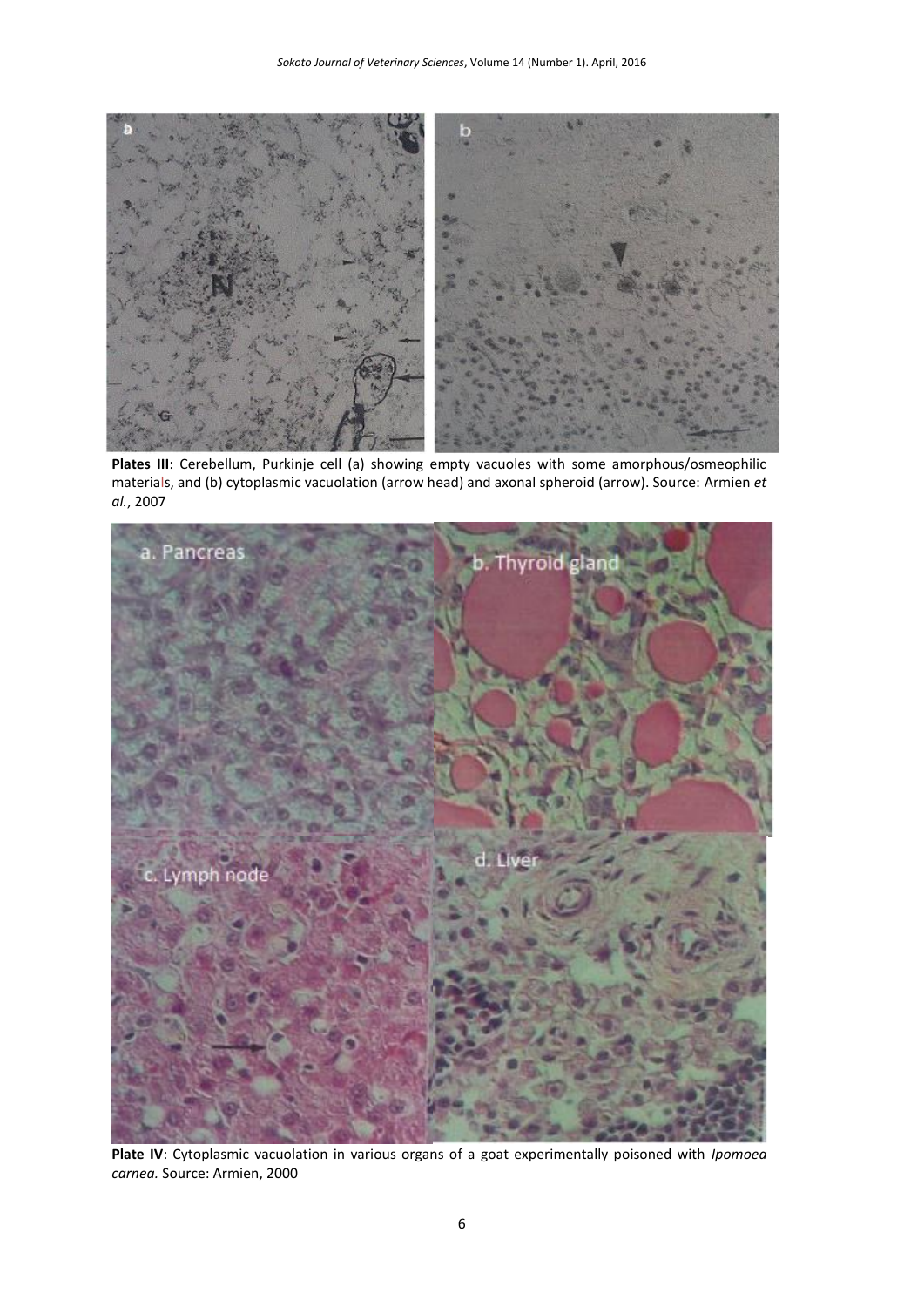#### **Conclusion**

*Ipomeoa carnea* subsp. *fistulosa* is not an indigenous plant in this locality but has now spread everywhere both in urban and rural areas, as well as in the wild. It contains two toxic principles, swainsonine and calystegines. Alpha (α)-mannosidosis is the most important acquired lysosomal storage disease induced by ingestion of this plant. This condition is characterized by neurological impairments and generalized cytoplasmic vacuolation of various tissues of the body. The status of this plant is not determined in the Sahel region but risk of poisoning cannot be denied. This is because of the long dry season, free range management system practiced, intoxication is slow and often reversible, addiction may occur and there is no assessment plan on ground to

#### **References**

- Abdelhadi AA, Elkheir YM, Hassan T & Mustafa AA (1986). Neuromuscular blocking activity of a crude aqueous extract of *Ipomoea fistulosa. Clinical and Experimental Pharmacology and Physiology,***13**(2): 169-171.
- Alroy J, Orgad U, Ucci AA & Gavris VE (1985). Swainsonine toxicosis mimics lectinhistochemistry of mannosidosis. *Veterinary Patholology,* **22**(4): 311-3116.
- Arbonnier M (2004). *Trees, shrubs and Lianas of West African Dry Zones,* CIRAD MARGRAF Publishers MNHN. Pp 281.
- Armien AG (2000). Vergleichendeklinische und morphoogische Untersuchungenzurspontanen und experimentellenVergiftungdurch *Ipomoea fistulosa* (Convolvulaceae) bei Ziegen Inaugural-Dissertation zur Erlangung des Doktorgradesbeim Fachbereich Veterinarmedizin der Justus-Liebig-UniversitatGießen. [http://geb.uni-](http://geb.uni-qiessen.de/qeb/voltexte/2000/212/pdf/ArmienMAnibal-2000-02-12.pdf)

[qiessen.de/qeb/voltexte/2000/212/pdf/A](http://geb.uni-qiessen.de/qeb/voltexte/2000/212/pdf/ArmienMAnibal-2000-02-12.pdf) [rmienMAnibal-2000-02-12.pdf,](http://geb.uni-qiessen.de/qeb/voltexte/2000/212/pdf/ArmienMAnibal-2000-02-12.pdf) retrieved 05-08-2008.

- Armien AG, Tokarnia CH, Peixoto PV & Frees K (2007). Spontaneous and experimental glycoprotein storage disease of goats induced by *Ipomoea carnea* subsp. *fistulosa* (Convolvulaceae). *Veterinary Pathology*, **44**(2): 170-184.
- Austin DF & Huaman ZA (1996). Synopsis of Ipomoea (Convolvulaceae) in the Americas. *Taxon,* **45**(1): 3-38.
- Barbosa RC, Riet-Correa F, Medeiros RMT, Lima EF, Barros SS, Gimeno JE, Molyneux RJ & Gardner DR (2006). Intoxication by *Ipomoea sericophylla* and *Ipomoeariedelii*

evaluate the possibility of the toxic effect of the plant.

#### **Recommendations**

There is need to determine hazard of the plant in terms of pattern of distribution and its population density in our local environment as the plant is all over Northern Nigeria. The nature of the plant in the Sahel region should be determined as concentration of the toxic principles varies from time to time even within the same species. There is need to develop a checklist for veterinarians as well as its differentials to enable easy diagnosis. Just like other ornamental plants that are closely guarded against animals, domestically grown plant should also be fenced to keep away from animals.

> in goats in the state of Paraiba, Northeastern Brazil. *Toxicon,* **47**(4): 371- 379.

- Barbosa RC, Riet-Correa F, Lima EF, Medeiros RM, Guedes KM, Gardner DR, Molyneux RJ, de Melo LE (2007). Experimental swainsonine poisoning in goats ingesting *Ipomoea sericophylia* and *Ipomoea riedelii*  (Convolvulaceae). *Pesquisa Veterinária Brasileira*, **27**(10): 409-414.
- Barros SS, Riet-Correia F, Andujar MB, Motta A & Schild AL (1987). *Solanum fastigiatum* var. *fastigiaturn* and *Solanuna* subsp. poisoning in cattle: ultrastructural changes in the cerebellum. *[Pesquisa](http://www.scielo.br/revistas/pvb/paboutj.htm)  [Veterinária Brasileira,](http://www.scielo.br/revistas/pvb/paboutj.htm)* **7**(1): 1-5.
- Colegate SM, Huxtable CR & Dorling PR (1979). Spectroscopic investigation of swainsonine and α-mannosidase inhibitor isolated from *Swainsona canescens*. *Australian Journal of Chemistry,* **32**: 2257- 2264.
- Colodel EM, Gardner DR, Zlotowski P & Driemeier D (2002). Identification of Swainsonine as a glycoside inhibitor responsible for *Sida carpinfolia* poisoning. *Veterinary & Human Toxicology*, **44**(3): 177-178.
- de Balogh KKIM, Dimande AP, van der Lugt JJ, Molyneux RJ, Naude TW & Welman WG (1999). A lysosomal storage disease induced by *Ipomoea carnea* in goats in Mozambique. *Journal of Veterinary Diagnostic Investigation*, **11**(3): 266-273.
- Dorling PR, Huxtable CR & Colegate SM (1980). Inhibition of lysosomalα-mannosidase by swainsonine, an indolizidine alkaloid isolated from *Swainsona canescens*. *The Biochemical J*ournal, **191**(2): 649-651.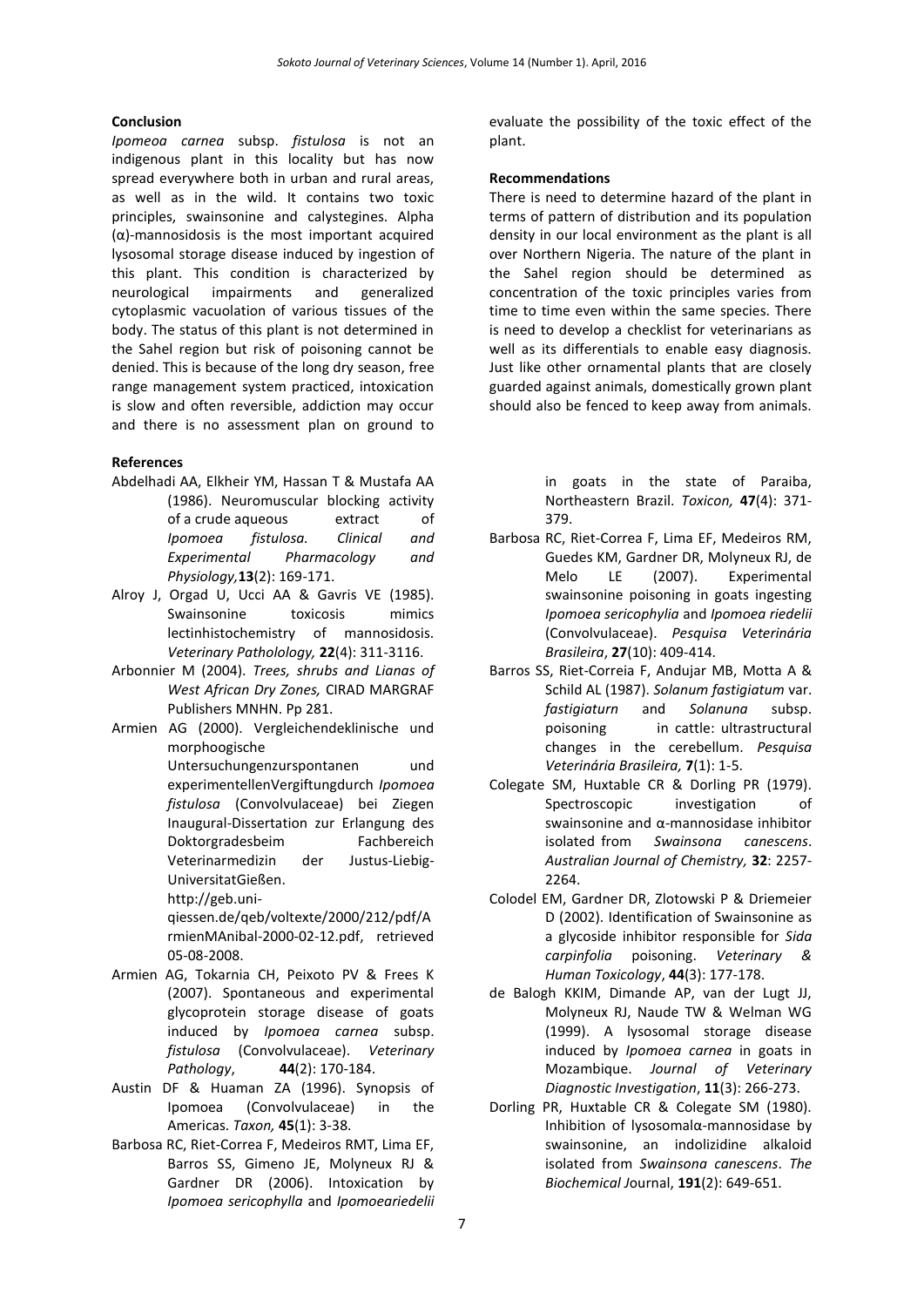- Dorling PR (1984). Lysosomal storage diseases in animals. In: *Lysosomes in Biology and Pathology* (JT Dingle, RT Dean & W Sly, editors) Elsevier, Amsterdam, The Netherlands. Pp 347-379.
- Driemeier D, Colodel EM, Gimeno EJ & Barros SS (2000). Lysosomal storage disease caused by *Sida carpinifolia* poisoning in goats. *Veterinary Pathology,* **37**(2): 153-159.
- Gotardo AT, Pfister JA, Ferreira MB & Górniak SL (2011). Effects of prepartum ingestion of *Ipomoea carnea* on postpartum maternal and neonate behavior in goats. Birth Defects Research Part B: *Developmental and Reproductive Toxicology*, doi: 10.1002/bdrb.20291.
- Gotardo AT, Schumaher BH, Pfister JA, Traldi AS, Maiorka PC, Spinosa HS & Górniak SL (2012). The Use of Ultrasonography to Study Teratogenicity in Ruminants: Evaluation of *Ipomoea carnea* in Goats. Birth Defects Research Part B: *Developmental and Reproductive Toxicology*, **95**(4): 289–295.
- Goncalves ML (1987). Convolvulaceae-Cuscutaceae. In: *Flora Zambesiaca*, ed. Launert E, vol. 8, Flora Zambesiaca Managing Committee, London, England. Pp 117-118.
- Haraguchi M, Gorniak S, Ikeda K, Minami Y, Kato A, Watson AA, Nash R, Molyneuox RJ & Asano N (2003). Alkaloidal components in poisonous plant, *Ipomoea carnea*  (Convolvulaceae). *Journal of Agricultural & Food Chemistry,* **51**(17): 4995-5000.
- Hueza IM, Dagli ML, Gorniak SL & Paulino CA (2003). Toxic effects of prenatal *Ipomoea camea* administration to rats. *Vet*erinary & *Hum*an *Toxicology*, **45**(6): 298-302.
- Hueza IM, Guerra JL, Haraguchi M, Asano N & Gorniak SL (2005). The Role of alkaloids in *Ipomoea carnea* toxicosis: a study in rats. *Experimental & Toxicologic Pathology,*  **57**(1): 53-58.
- Huxtable CR, Dorling PR & Walkley US (1982). Onset and regression of neuroaxonal lesions in sheep with mannosidosis induced experimentally with swainsonine. *Acta Neuropathologica* , **58**(1): 27-33.
- Ikeda K, Kato A, Adachi I, Haraguchi M & Asano N (2003). Alkaloids from the poisoning plant *Ipomoea carnea*: effects on intracellular lysosomal glycosidase activities in human lymphoblast culture. *Journal of Agricultural & Food Chem*istry, **51**: 7642- 7646.
- Idris OF, Tartour G, Adam SEI & Obeid HM (1973). Toxicity to goats of *Ipomoea carnea*.

*Tropical Animal Health & Production,* **5**(2): 119-123.

- Oliveira-Júnior CA, Riet-Correa G, Lima E, Leite DM, Pfister JA, Cook D & Riet-Correa F (2015). Feeding preferences of experienced and naïve goats and sheep for the toxic plant *Ipomoea carnea* subsp. *fistulosa*. *Ciência Rural*, **45**(9), 1634-1640.
- Loretti AP, Colodel EM, Gimeno EJ & Driemeier D (2003). Lysosomal storage disease in *Sida carpinfolia* toxicosis: an induced mannosidosis in horses. *Equine Veterinary Journal,* **35**(5): 434-438.
- Molyneux RJ & James LF (1982). Loco intoxication: indolizidine alkaloid of spotted locoweed (*Astragalus lentiginosus*). *Science,* **216**(4542): 190-191.
- Molyneux RJ, Pan YT & Goldmann A (1993). Calystegins, a novel class of alkaloid glycosidase inhibitors. *Arch*ives of *Biochemistry & Biophysics,* **304**(1): 81-88.
- Molyneux RJ, James LF & Ralphs MH (1994). Polyhydroxy alkaloid glycosidase inhibitors from poisonous plants of global distribution: analysis and identification. In: *Plant-associated toxins: Agricultural, phytochemical and ecological aspects* (SM Colegate & PR Dorling, editors) CAB International, Wallingford, England. Pp 107-112.
- Molyneux RJ, McKenzie RA, O'Sullivan BM & Elbein AD (1995). Identification of glycosidase inhibitors swainsonine and calystegineB2 in Weir Vine (*Ipomoea* sp. Q6 [aff. calobra]) and correlation with toxicity. *Journal of Natural Products,* **58**(6): 878- 886.
- Nath I & Pathak DC (1995). Induced *Ipomoea carnea* toxicity in goats: clinical and pathomorphological studies. *Indian Journal of Veterinary Pathology,* **19**: 19- 21.
- Neiva A & Penna B (1916). Viagemcientificapelo Norte da Bahia, suboeste de Pernambuco, sul do Piauhi e de norte a sul de Goiaz. *Memorias do Inst Oswaldo Cruz,* **8**:74-224.
- Radostits OM, Gay CC, Hinchcliff KW & Constable PD (2006). *Veterinary Medicine: A Textbook of the diseases of cattle, horses sheep, pigs and goats, tenth* edition. Saunders, Edinburgh. Pp 1870-1871, 1949.
- Ríos EE, Cholich LA, Gimeno EJ, Guidi MG & de Pérez OCA (2012). Experimental poisoning of goats by *Ipomoea carnea* subsp. *fistulosa* in Argentina: a clinic and pathological correlation with special consideration on the central nervous